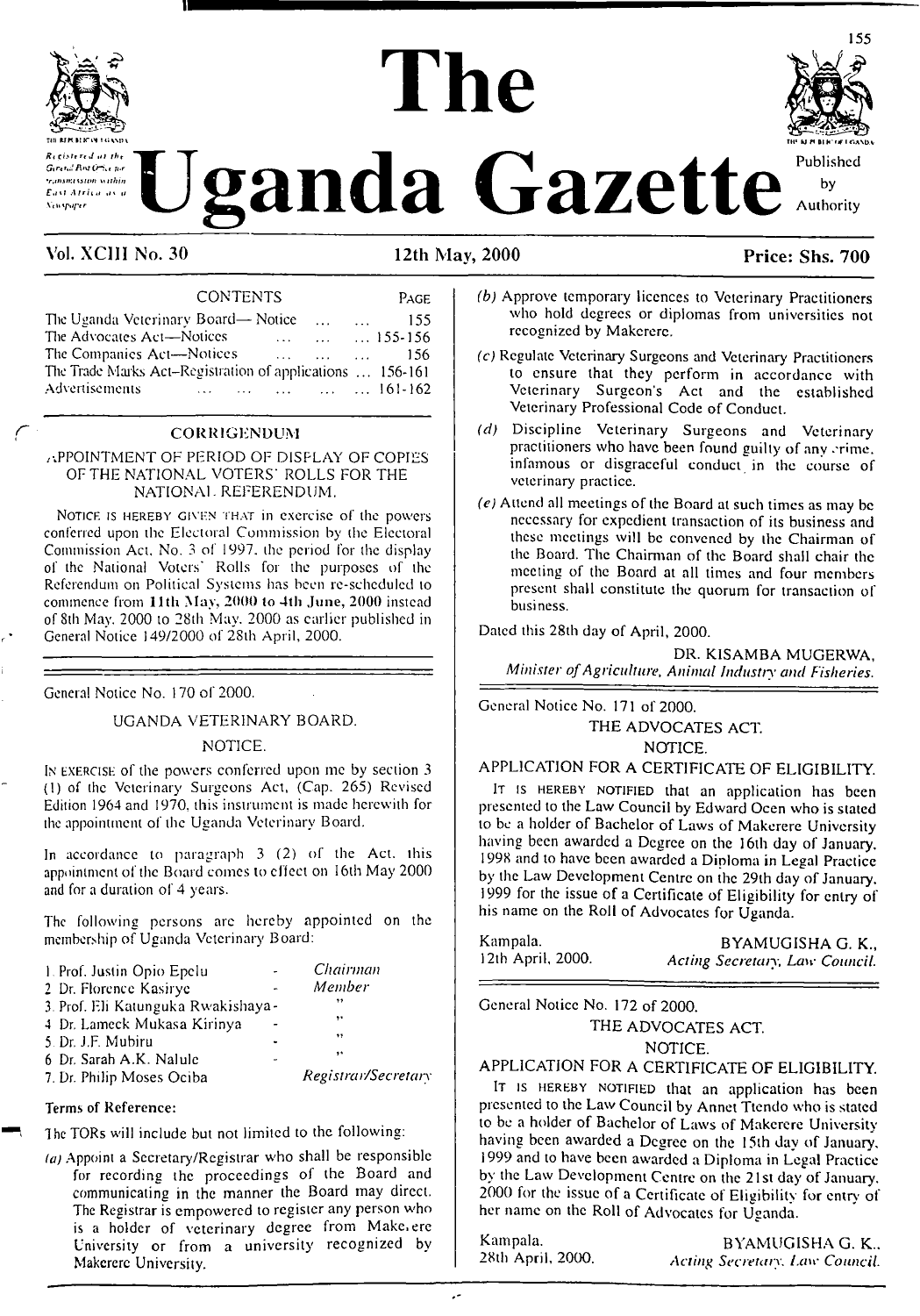General Notice No. 173 of 2000.

#### THE ADVOCATES ACT.

#### NOTICE.

## APPLICATION FOR A CERTIFICATE OF ELIGIBILITY.

It is HEREBY NOTIFIED that an application has been presented to the Law Council by Kabiilo Karamagi Kenneth who is stated to be a holder of Bachelor of Laws of Makerere University having been awarded a Degree on the 15th day of January. 1999 and to have been awarded a Diploma in Legal Practice by the Law Development Centre on the 21st day of January, 2000 for the issue of a Certificate of Eligibility for entry of his name on the Roll of Advocates for Uganda.

| Kampala,       | BYAMUGISHA G. K.,              |
|----------------|--------------------------------|
| 8th May, 2000. | Acting Secretary, Law Council. |

General Notice No. 174 of 2000.

#### THE COMPANIES ACT. 1964. (Cap. 85). NOTICE.

PURSUANT to section 20(3) of the Companies Act, notice is hereby given that Uganda Klere Industries Limited has by Special Resolution passed on the 23rd day of March. 2000 and with the approval of the Registrar of Companies changed its name to UKI (Uganda) Limited and that such new name has been entered in my register.

DATED at Kampala this 28th day of March. 2000.

BISEREKO KYOMUHENDO. *Assistant Registrar of Companies.*

Gcneial Notice No. 175 of 2000. THE COMPANIES ACT, 1964. (Cap. 85).

NOTICE.

Pursuant io section 20(3) of the Companies Act. notice is hereby given that Polytent Limited has by Special Resolution passed on the 5th day of May. 2000 and with lhe approval of the Registrar of Companies changed its name to Itcia - Polytcnl Limited and that such new name has been entered in my register.

DATED at Kampala this 5th day of May, 2000.

AGNES WAND1RA NTENDE, *Assistant Registrar of Companies.*

General Notice No. 176 of 2000. THE TRADE MARKS ACT.

Ą

#### (Cap. 83).

#### NOTICE.

NOTICE IS HEREBY GIVEN that any person who has grounds to oppose the registration of any of the marks advertised herein may within sixty days from the date of this *Gazette,* lodge a Notice of opposition on Trade Mark Form No. 6 together with a fee of Shs. 4000 in case of National applicants or USS 250 in case of Foreign applicants. The period of lodging Notice of opposition may be extended in suitable cases by the Registrar as he thinks fit upon such terms as he may direct. Formal opposition should not be lodged until after reasonable notice has been given by letter to the applicant so that he may have an opportunity to withdraw his application before the expense of opposition proceedings is incurred. Failure to give such notice will be taken into account in considering any application by lhe opponent for an order for costs if the opposition is uncontested by the applicant. Representations of the marks herein advertised can be inspected at the office of the Registrar of Trade Marks. Parliamentary Buildings. P.O. Box 7151. Kampala.

(21) Application No. 23183 in Part 'A'\*.

(52) Class 4. (54)

# **B.G & HO B L U L U B E**

(53) *Disclaimer—*Registration of this Trade mark shall give no right to lhe exclusive use of the letters "BG" & "HO" except as represented.

(59) (64)

(57) *Nature ofgoods—* All goods included in class 4.

- (73) *Name ofapplicant—* Bright Light (U) Ltd.
- (77) *Address—* P.O. Box 440. Iganga.
- (74)

(22) *Date offiling application—* 18th April. 2000.

(21) Application No. 22247 in Part "A".

(52) Class 3.  $(54)$ 



 $(53)$  $(59)$ 

 $(64)$ 

(57) *Nature ofgoods—* All goods included in class 3.

(73) *Name ofapplicant—* Bright Light (U) Ltd.

*Ol) Address—* P.O. Box 440. Iganga.

(74)

(22) *Date offding application—* <sup>1</sup> 1th March. 1999.

- (21) Application No. 20785 in Part "A"
- (52) Class 3. (54)

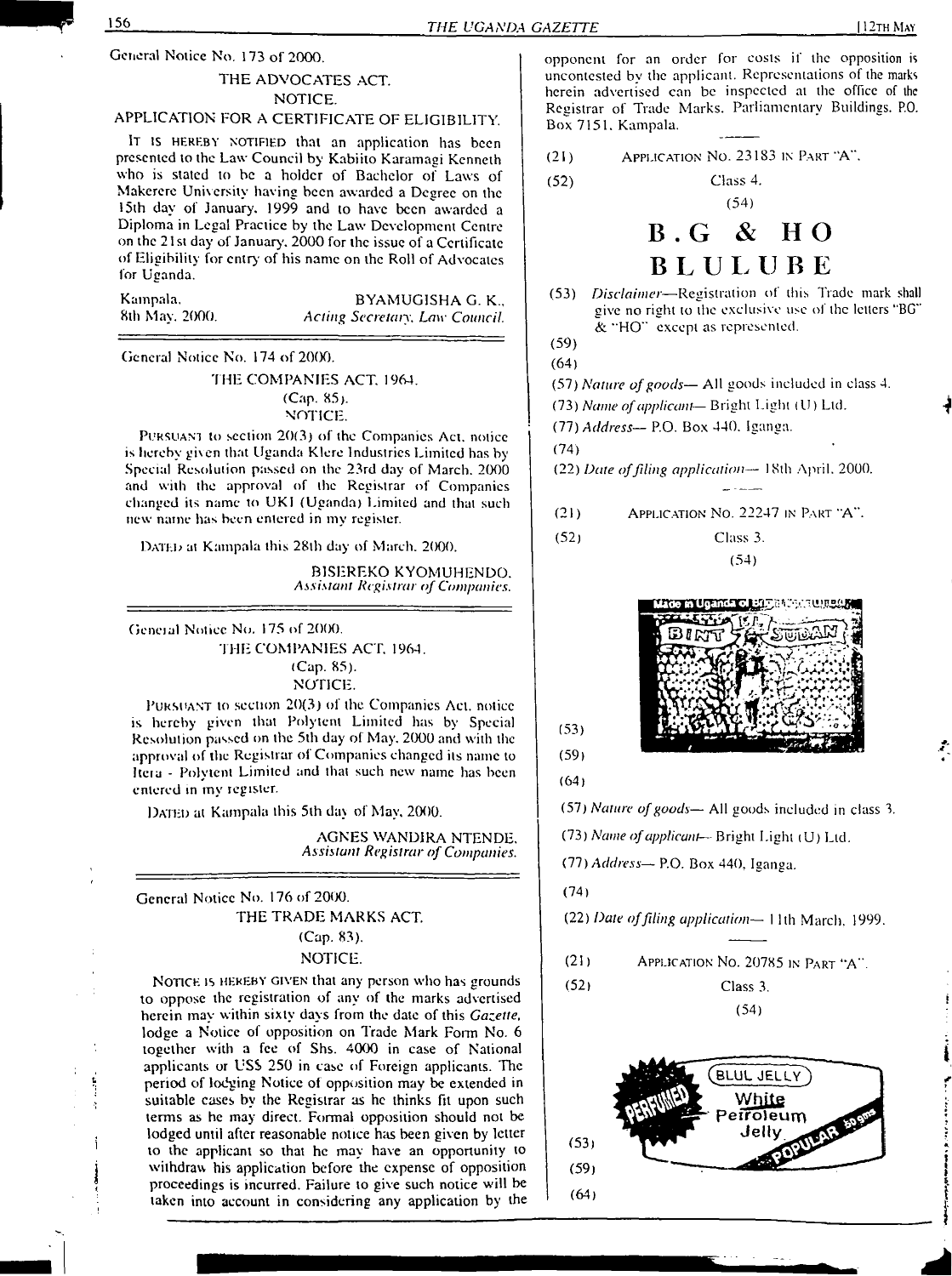(57) *Nature ofgoods—* All goods included in class 3.

(73) *Name ofapplicant*— Bright Light Uganda Limited.

- (77) *Address—* P.O. Box 440. Iganga Uganda.
- (74)

(22) *Date offiling application—* 2nd June. 1997.

(21) Application No. 23213 in Part "A".

(52) Class 32.

(54)

## **PREMIUM LAGER**

(53) *Disclaimer—*Registration of this Trade mark shall give no right to lhe exclusive use of the word "LAGER" except as represented.

(59)

- (64)
- (57) *Nature ofgoods—* Beer.
- (73) *Name ofapplicant* Nile Breweries Ltd.
- (77) *Address—* P.O. Box 762, Jinja.

(74)

- (22) *Date offiling application—* 4ih May, 2000.
- (2<sup>1</sup>) Application No. 23212 in Part "A'[\\*](#page-2-0).
- (52) Class 32.

(54)

## **PREMIUM LIGHT BEER**

- (53) *Disclaimer*—Registration of this Trade mark shall give no right to the exclusive use of lhe word "BEER" except as represented.
- (59)
- (64)
- (57) *Nature ofgoods—* Beer.
- (73) *Name ofapplicant-* Nile Breweries Ltd.
- (77) *Address—* P.O. Box 762. Jinja.

(74)

- (22) *Date offiling application—* 4th May. 2000.
- (21) Application No. 22863 in Part "A".
- 
- (52) Class 29 (54)



#### OK BAZAARS

- (53) *Disclaimer—*Registration of this Trade mark shall give no right to the exclusive use of the letter "O" or of (he letter "K" or of the word "BAZAARS" each apart from the mark.
- (59)
- (64)

سابط المعاملات

- (57) *Nature of goods—* Meat, fish, poultry and game; meat extracts: preserved, dried and cooked fruits and vegetables, jellies, jams, fruit sauces, eggs, milk and milk products: edible oils  $e^{i\pi/2}$ .
- <span id="page-2-0"></span>\*73) *Name of applicant—* Shoprite Guernsey Limited.
- *Address—* C/'\* Proxis 13-i5 Farnia House, Le Truchot, St it.  $\cdots$  : i.e. Channel Island, Guernsey GY 14NA.
- (74) C/o M/s. Magczi, Ibalc & Co. Advocates, P.O. Box 10969. Kampala.
- (22) *Date offiling application—* 6th December, 1999.

(21) Application No. 22865 in Part "A".

$$
(52) \t\text{Class } 31
$$



#### OK BAZAARS

- (53) *Disclaimer*—Registration of this Trade mark shall give no right to the exclusive use of the letter "O" or of the letter "K" or of the word "BAZAARS" each apart from the mark.
- (59)

(64)

- (57) *Nature of goods—* Agricultural, horticultural and forestry products and grains not included in other classes; live animals; fresh fruits and vegetables; seeds, natural plants and flowers; foodstuffs for animals, mall.
- (73) *Name ofapplicant—* Shoprite Guernsey Limited.
- (77) *Address—* C/o Proxis 13-15 Farnia House, Le Truchot, St. Peter Port. Channel Island, Guernsey GY 14NA.
- (74) C/o M/s. Magczi, Ibalc & Co. Advocates, P.O. Box 10969. Kampala.
- (22) *Date offiling application—* 6lh December, 1999.
- (21) Application No. 22864 in Part "A".

Class 30



- OK BAZAARS
- (53) *Disclaimer—*Registration of this Trade mark shall give no right to the exclusive use of the letter "O" or of the letter "K" or of the word "BAZAARS" each apart from (he mark.
- (59)

(52)

- (64)
- (57) *Nature of goods—* Coffee, tea. cocoa, sugar, rice, tapioca, sago, artificial coffee, Hour and preparations made from cereals, bread, pastry and confectionery, ices; honey, treacle: yeast, baking-powder; salt, mustard; vinegar, sauces (condiments); spices; ice.
- (73) *Name ofapplicant—* Shoprite Guernsey Limited.
- (77) *Address—* C/o Proxis 13-15 Farnia House, Le Truchot, St. Peter Port, Channel Island, Guernsey GY 14NA.
- (74) C/o M/s. Magczi. Ibalc & Co. Advocates, P.O. Box 10969. Kampala.
- (22) *Date offiling application—* 6th December. 1999.
- (21) Application No. 23192 in Part "A".
- (52) Class 34. (54)

$$
(53) \hspace{1cm} \textbf{S} \hspace{1cm} \textbf{T} \hspace{1cm} \textbf{E} \hspace{1cm} \textbf{L} \hspace{1cm} \textbf{L} \hspace{1cm} \textbf{A}
$$

(59)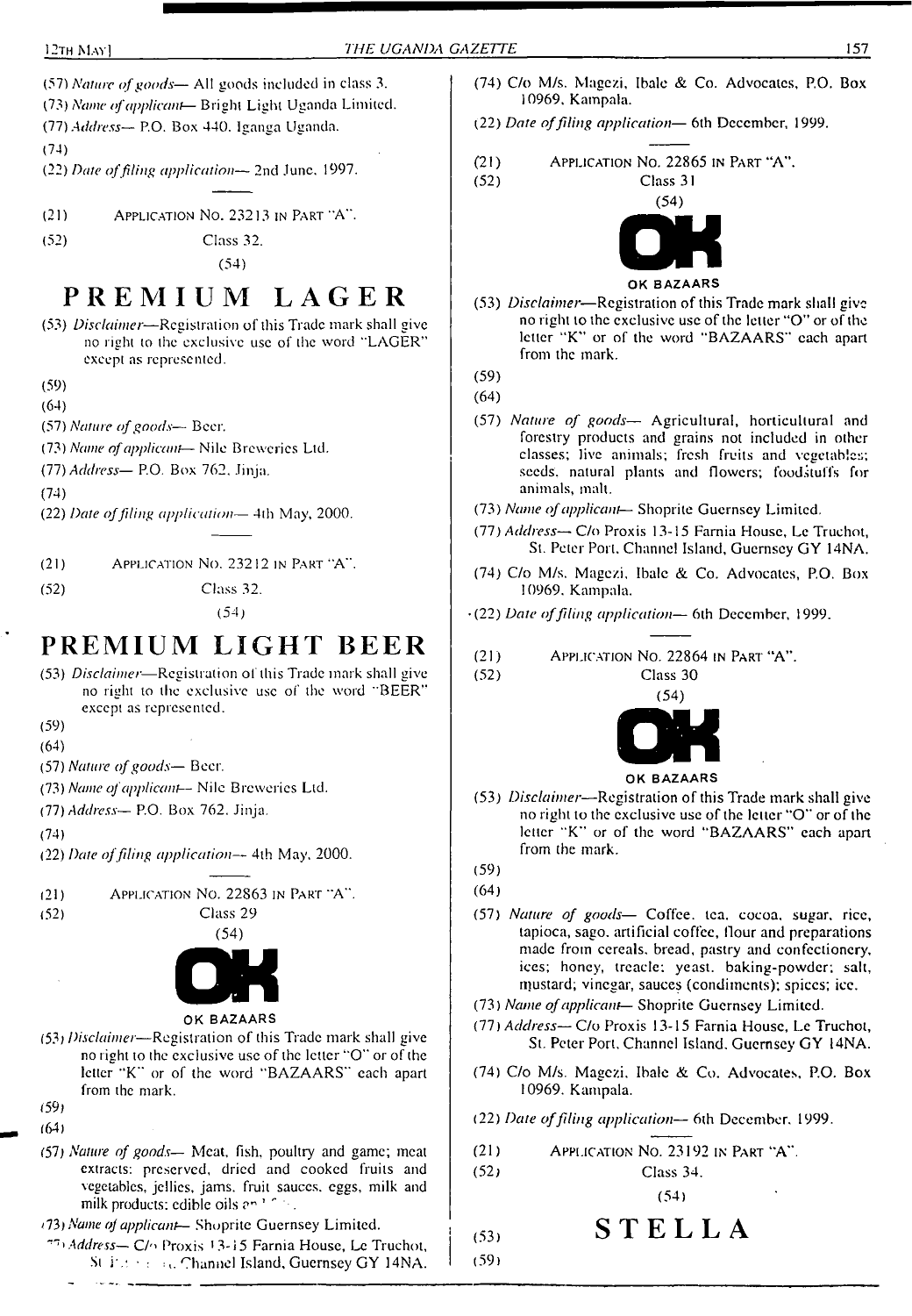- (64)
- (57) *Nature of goods—* Cigarettes, tobacco, tobacco products, smokers' articles, lighters, matches.
- (73) *Name ofapplicant* Ed. Laurens Limited.
- (77) *Address—* Grienbachstrasse 11. Zug. CH 6300. Switzerland.
- (74) C/o M/s. Byamugisha and Rwaheru Advocates.
- (22) *Date offiling application—* 26th April. 2000.
- $(21)$  Application No. 22930 in Part "A". (52) Class 9 (54)



- (53) *Disclaimer—*Registration of this Trade mark shall give no right to the exclusive use of the letter "o' and the numeral "2" except as represented.
- (59)
- (64) *Association—*To be associated with T.M. Nos. 21356 and 21540.
- (57) *Nature of goods—* Scientific, nautical, surveying, electric, electronic, photographic, cinematographic, optical, teaching, weighing, measuring, signalling, checking (supervision) and life-saving apparatus and instruments, including electric dry cells and batteries of all kinds.
- (73) *Name ofapplicant—* Evercady Battery Company, Inc.
- (77) *Address—* One Checkerboard Square, St. Louis, Missouri, 63164, U.S.A.
- (74) C/o M/s. Magezi, Ibalc & Co. Advocates, P.O. Box 10969, Kampala
- (22) *Date offiling application—* 3rd January, 2000.
- (21) Application No. 23182 in Part "A". (52) Class 16 (54)



- (59)
- (64)
- (57) *Nature ofgoods—* All goods in Class 16.
- (73) *Name of applicant—* Refrigeration Components (U) Limited.
- (77) *Address—* 83 Sixth Street Industrial Area. P.O. Box 25300, Kampala.
- (74) C/o M/s. Magezi, Ibalc & Co. Advocates, P.O. Box 10969, Kampala.
- (90' *Hate offiling application—* 18th April, 2000.

(21) (52) APPLICATION No. 22106 IN PART "A". Class 9.

(54)

## just imagine....

- (53) *Disclaimer*—Registration of this Trade mark shall give no (59) right to the exclusive use of the word "JUST \* apart from the mark as represented.
- (64)
- (57) *Nature of goods—* Computers, data processing equipment, computer peripheral devices: recorded computer software, including recorded computer software for games and for educational purposes,<br>electric connections, electric cables. connections. electric cables. electromagnetic coils, electric switch panels, electric transformers, electric resistances, electricity inductors; mechanical and luminous signs: apparatus for recording, transmission or reproduction of sound or images: recorded sound and image carriers, including CD Roms. disc, cassettes and tapes: exposed cinematographic films: diapositives for projection: batteries.
- (73) *Name ofapplicant* Kirkbi A/S.
- (77) *Address—* DK-7190 Billund. Denmark.
- (74) C/o M/s. Hunter & Greig Advocates. P.O. Box 7026. Kampala.
- (22) *Date offiling application—* 17th December. 1998.
- (21) Application No. 23085 in Part "A".
- (52) Class 32.

(54)

#### SUNNY DELIGHT

(53)

- (57) *Nature ofgoods—* Beers; mineral and aerated waters and other non-alcoholic drinks; fruit drinks and fruit juices; syrups and other preparations for making beverages; powdered fruit drink mix.
- (73) *Name ofapplicant—* The Procter & Gamble Company.
- (77) *Address—* One Procter & Gamble Plaza. Cincinnati. Ohio 45202, U.S.A.
- (74) C/o M/s. Hunter & Greig Advocates, P.O. Box 7026. Kampala.
- (22) *Date offiling application—* 6lh March, 2000.
- (21) Application No. 23084 in Part "A".

Class 5. (54)

- IRGACIDE (53)
- (59)

(52)

- (64)
- (57) *Nature of goods—* Dishwashing agents, laundry uses, cleaning, soaps, cosmetics, hair lotions, surface disinfectants, textile disinfectants.

<sup>(59)</sup> (64)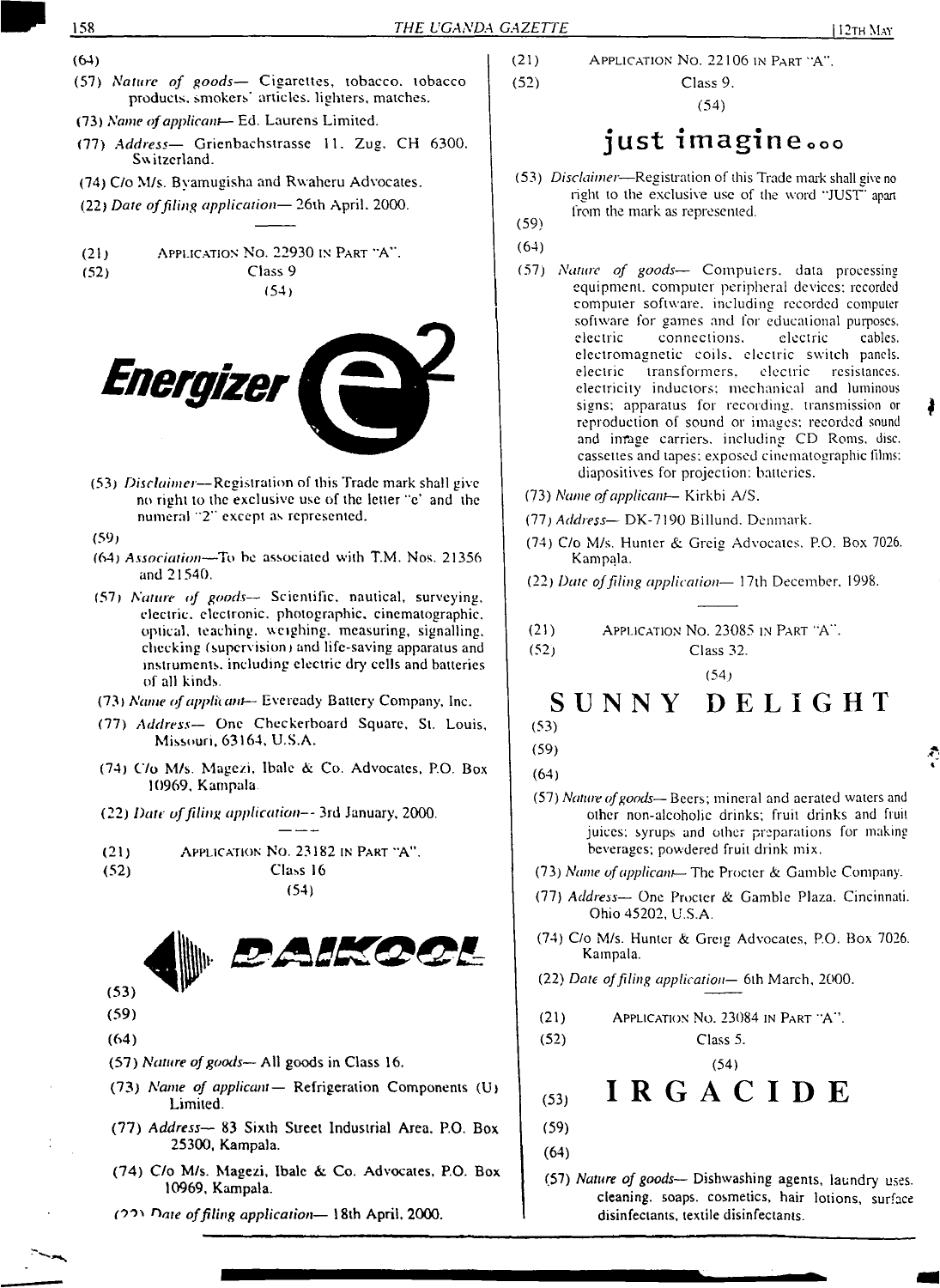- (73) *Name ofapplicant* Ciba Specialty Chemicals Holding Inc.
- (77) *Address—* Klybeckstrasse 141. 4057 Based Switzerland.
- (74) C/o M/s. Hunter & Greig Advocates, P.O. Box 7026, Kampala.
- (22) *Date offiling application—* 6th March, 2000.
- (21) Application No. 23100 in Part "A".
- (52) Class 21.

(64)

(54)



- (57) *Nature of goods—* Household or kitchen utensils and containers (not of precious metal or coated therewith); sponges; brushes (except paint brushes); articles for cleaning purposes; dusters; cleaning cloths: steel wool.
- (73) *Name ofapplicant* Reckitt Benckiser Ag.
- (77) *Address—* IM Holderli 19. 8405 Winlcrthurs. Switzerland.
- (74) C/o M/s. Hunter & Greig Advocates, P.O. Box 7026, Kampala.
- (22) *Date offiling application—* 6th March. 2000.
- (21) Application No. 23094 in Part 'A".
- (52) Class 3.

## (54) **RECKITT BENCKISER**

- (53)
- (59)
- (64)
- (57) *Nature of goods—* Bleaching preparations and other substances for laundry use; laundry additives; laundry preparations for dry cleaning use; stain removing preparations; decalcifying and descaling preparations; fabric softeners; soaps; detergents; cleaning, polishing, scouring and abrasive preparations: dishwashing preparations; carpet cleaners; all aforementioned goods with or without a disinfective component, perfumery; essential oils; perfuming preparations for the atmosphere; room fresheners; cosmetics; preparations for the hair; non-medicated toilet preparations; dentifrices, mouthwashes; depilatories.
- (73) *Name ofapplicant-—* Reckitt Benckiser Ag.
- (77) *Address—* IM Holderli 19, 8405 Wintenhurs, Switzerland.
- (74) C/o M/s. Hunter & Greig Advocates, P.O. Box 7026. Kampala.
- (22) *Dale offiling application—* 6th March. 2000.
- (21) Application No. 23249 in Part "A". (52) Class 7.  $(54)$ 鸽牌 (53) (59) (64) **FLYING DOVE** (57) *Nature ofgoods—* Sewing machines and pans thereof.
- (73) *Name of applicant—* Guangzhou Light Industrial Products Import & Export (Group).
- (77) *Address—* 87, The Bund Guangzhou, China.
- (74) C/o M/s. Justin Semuyaba Advocates, P.O. Box 12387, Kampala.
- (22) *Date offiling application—* 9th May, 2000.
- (21) Application No. 23098 in Part "A".
- (52) Class 3.



- (57) *Nature of goods—* Bleaching preparations and other substances for laundry use; laundry additives; laundry preparations for dry cleaning use; stain removing preparations; decalcifying and descaling preparations; fabric softeners; soaps; detergents; cleaning, polishing, scouring and abrasive preparations; dishwashing preparations; carpet cleaners; all aforementioned goods with or without a disinfective component, perfumery; essential oils; perfuming preparations for the atmosphere; room fresheners; cosmetics; preparations for the hair; non-medicated toilet preparations; dentifrices, mouthwashes; depilatories.
- (73) *Name ofapplicant—* Reckitt Benckiser Ag.
- (77) *Address—* IM Holderli 19, 8405 Winlcrthurs. Switzerland.
- (74) C/o M/s. Hunter & Greig Advocates, P.O. Box 7026. Kampala.
- (22) *Date offiling application—* 6th March, 2000.
- $(21)$  Application No. 23096 in Part  $A^T$ .
	- Class 5. (54)

$$
Z Y V O K
$$

(53) (59)

(52)

- (64)
- (57) *Nature of goods—* Pharmaceutical preparations and substances, veterinary and sanitary preparations; dietic substances adapted for medical use; food for babies; plasters, materials for dressings; material for stopping teeth, dental wax; disinfectants; preparations for destroying vermin; fungicides, herbicides.

<sup>(54)</sup>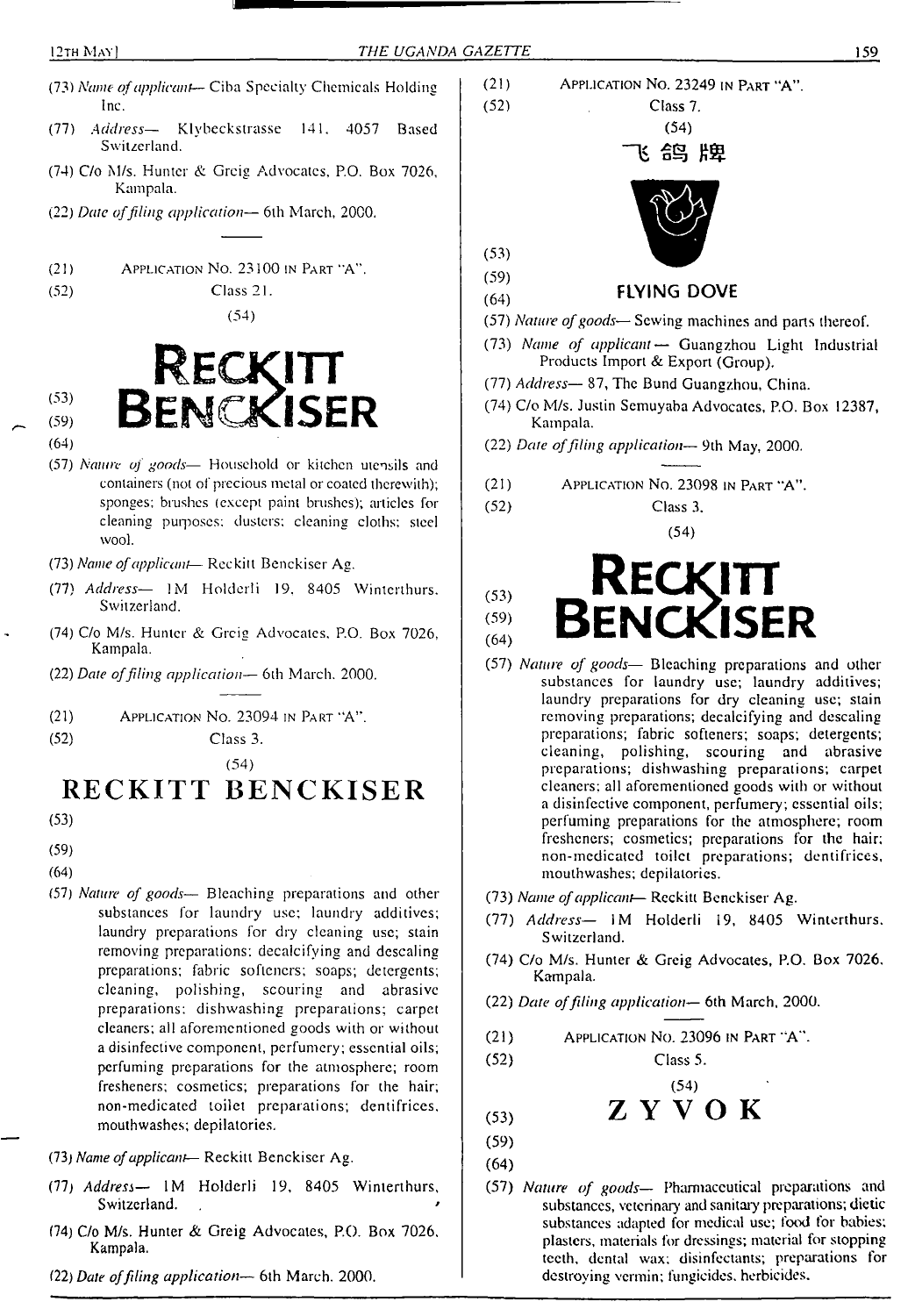- (75) *Name ofapplicant—* Pharmacia & Upjohn Caribe. Inc.
- (77) *Address—* Slate Road No. 2 Kin 60.0. Arecibo. Puerto Rico 00612.
- (74) C/o M/s. Hunter &. Greig Advocates. P.O. Box 7026. Kampala.
- (22) *Date offiling application—* 6th March. 2000.
- (21) Application No. 23089 in Part "A". (52) Class 30. (54)

## **(53} NICORETTE**

- (59)
- (64)
- (57) *Nature ofgoods—* Chewing gum.
- (73) *Name of applicant* Pharmacia & Upjohn AB.
- (77) *Address—* S-l 12 87 Stockholm, Sweden.
- (74) C/o M/s. Hunter & Greig Advocates, P.O. Box 7026. Kampdh.
- (22) *Date offiling application—* 6th March. 2000.
- (21) Application No. 23090 in Part "A".
- (52) Class 5.

#### (54) **NICORETTE**

- (53)
- (59)
- (64)
- (57) *Nature ofgoods—* Pharmaceuticals for human use being smoking cessation products.
- (73) *Name ofapplicant* Pharmacia & Upjohn AB.
- (77) *Address—* S-l 12 87 Stockholm. Sweden.
- (74) C/o M/s. Hunter Greig Advocates. P.O. Box 7026. Kampala.
- (22) *Date offiling application—* 6th March, 2000.
- (21) Application No. 23091 in Part "A".
- (52) Class 10.

(54)

## **NICORETTE**

- (53) (59)
- (64)
- (57) *Nature ofgoods—* Medical devices for use in connection with smoking cessation.
- (73) *Name of applicant* Pharmacia & Upjohn AB.
- (77) *Address—* S-l 12 87 Stockholm. Sweden.
- (74) C/o M/s. Hunter & Greig Advocates. P.O. Box 7026. Kampala.
- (22) *Date offiling application—* 6lh March. 2000.
- (21) Application No 22907 in Part "A". (52) Class 32.
	- <sup>i</sup> (54)

# **: (53) SYNGENTA**

- (59)
- $(64)$
- (57) *Nature of goods—*Beers, mineral aerated waters and other non-alcoholic drinks, fruit drinks and fruit juices, syrups and other preparations for making beverages.
- (73) *Name ofapplicant* Norvatis Ag.
- (77) *Address—* 4002 Basel. Switzerland.
- (74) C/o M/s. Sengendo & Co. Advocates, P.O. Box 6914. Kampala.
- (22) *Date offiling application—* <sup>1</sup>7th December. 1999.
- (21) Application No. 22906 in Part "A".
- (52) Class 31.
	- (54)

## **(53) SYNGENTA**

- (59)
- (64)
- (57) *Nature of goods—*Agricultural, horticultural and forestry products and grains not included in other classes; live animals; fresh fruits and vegetables; seeds, natural plants and Howers; foodstuffs for animals, mall.
- (73) *Name ofapplicant-* Norvatis Ag.
- (77) *Address—* 4002 Basel. Switzerland.
- (74) C/o M/s. Sengendo & Co. Advocates. P.O. Box 6914, Kampala.
- (22) *Dare offiling application—* 17lh December. 1999.
- (21) Application No. 23250 in Part "A". (52) Class 5.

(54)

# $\overline{\mathsf{MOSPILAN}}$

- (59)
- (64)

(57) *Nature ofgoods—* All goods in class 5.

(73) *Name ofapplicant*— Nippon Soda Co. Ltd.

- (77) *Address—* C/o. Mark -i Inc. Nishikawa Building 3F 3- 5-19 Kojimachi. Kihyoda. Kutokyo.
- (74)

(22) *Date offiling application—* 9th May. 2000.

(21) Application No. 22539 in Part "A".





(53) *Disclaimer*—Registration of this Trade mark shall give no right to the exclusive use of the words "PIZZA" and "INN" each separately and apan from the mark. (59)

 $(64)$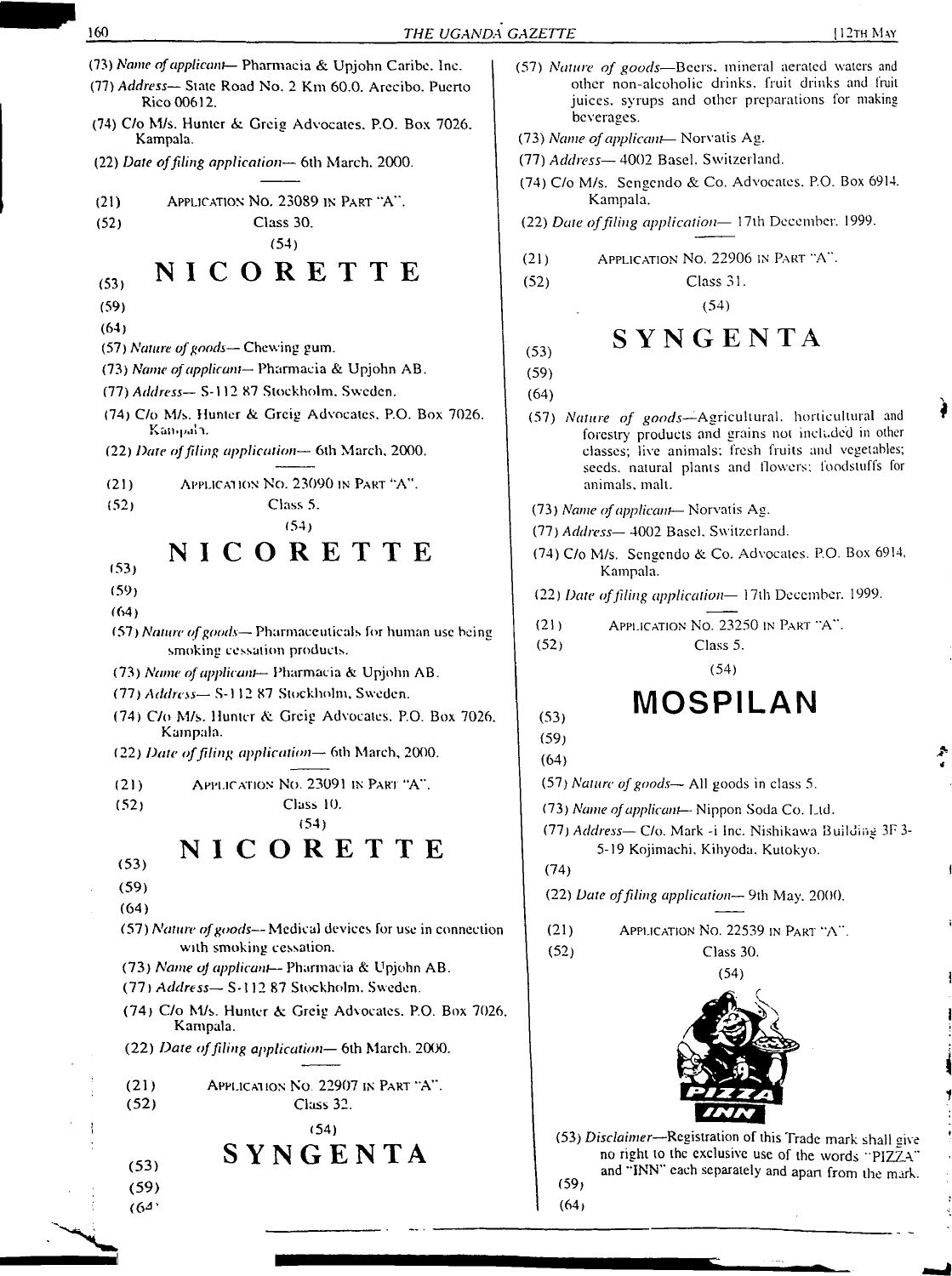- (57) *Nature ofgoods—* Fast (bods including coffee, tea and substitutes therefor; sugar, flour and preparations<br>made from cercals; breads, pastry and breads, pastry confectionery; biscuits, cakes and pastries: ices; honey, treacle: yeast, baking powder; salt, pepper, mustard: vinegar, sauces (condiments); spices; ice. (73) *Nome ofapplicant*— Innscor International.
- (77) *Address—* Third Floor. T M Buildings, Pope Hennessy Street. Port Louis. Mauritius.
- (74) C/o M/s. Scngendo & Co. Advocates, P.O. Box 6914, Kampala.
- (22) *Date offling application—* 27lh July. 1999.
- (21) Application No. 22967 in Part "A".

(52) Class 5.

(54)

 $CLARITIN$ 

- (53)
- 159)
- (64)
- (57) *Nature of goods—*Pharmaceutical preparations and substances.
- (73) *Name ofapplicant* Schcring-Plough Ltd.
- (77) *Address* Toepferstrasse 5, CH 6004 Lucerne, Switzerland.
- (74) C/o M/s. Scngendo & Co. Advocates. P.O. Box 6914. Kampala.
- (22) *Dale offiling application—* 13lh January. 2000.
- (21) Application No. 22900 in Part "A".
	- Class 8.

#### **SYNGENTA**  $(53)$

(59)

 $(52)$ 

- (64)
- (57) *Nature of goods—* Hand tools and implements (hand operated).
- 173) *Name ofapplicant—* Norvatis Ag.
- (77) *Address-* <sup>4002</sup> Basci. Switzerland.
- (74) C/o M/s. Scngendo & Co. Advocates. P.O. Box 6914, Kampala.
- (22) *Date offiling application—* 17th December, 1999.
- (21) Application No. 23171 in Part "A".
- (52) Class 3. (54)



- (53) (59)
- 164) *Association—* To be associated with TM. Nos. 3372, 9231, 11087, 11376, 11547. 14197, 14200. 14201. 14204.14263, 14917, 14918. 15106, 20126. 20131. 22797. 22799. 22798 and 17317.
- (57) *Nature ofgoods—* Toothpaste and mouthwash.
- (73) *Name ofapplicant—* Colgate Palmolive Company Ltd.
- (77) *Address—* Delaware Corporation of 300 Park Avenue, New York, U.S.A.

(74)

(52)

- (22) *Date offiling application—* 9th May, 2000.
- Application No. 22896 in Part "A". (21)

Class 1.

## **SYNGENTA**

(54)

(53) (59)

(64)

- (57) *Nature ofgoods—* Chemicals used in industry. science and photography, as well as in agriculture, horticulture and forestry; unprocessed artificial resins, unprocessed plastics, manures, fire extinguishing compositions; tempering and soldering preparations, chemical substances for<br>preserving foodstuffs, tanning substances. preserving foodstuffs, adhesives used in industry.
- (73) *Name ofapplicant* Norvatis Ag.
- (77) *Address—* 4002 Basel. Switzerland.
- (74) C/o M/s. Scngendo *& Co.* Advocates, P.O. Box 6914. Kampala.
- (22) *Date offding application—* I7th December, 1999.

Kampala, BISEREKO KYOMUHENDO,<br>8th May, 2000. Assistant Registrar of Trade Marks. 8th May, 2000. *Assistant Registrar of Trade Marks.*

## (54) **ADVERTISEMENTS**

THE REGISTRATION OF TITLES ACT. 1964. (Cap. 205).

NOTICE.

ISSUE OF SPECIAL CERTIFICATE OF TITLE. Kibuga Block 15 Plot 132, Area 0.11 Acres at Kibuli.

NOTICE IS HEREBY GIVEN that after the expiration of one month from the publication hereof, I intend to issue in the names of Kalebu Ongenya Mutire of P.O. Box 3259, Kampala, a special Certificate of Title under the above Block and Plot, the Certificate of Title which was originally issued having been lost.

Kampala, OPIO ROBERT, 4th May, 2000. *for ChiefRegistrar of Titles.*

THE REGISTRATION OF TITLES ACT. 1964. (Cap. 205). NOTICE.

ISSUE OF SPECIAL CERTIFICATE OF TITLE.

Kyadondo Block 250 Plot 78. Area 0.25 Acres.

NOTICE IS HEREBY GIVEN that after the expiration of one month from the publication hereof. <sup>1</sup> intend to issue in the names of Mike Kimazi & Grace Nakisitu Kayima. of P.O. Box 14089. Kampala, a special Certificate of Title under the above Block and Plot, the Certificate of Title which was originally issued having been lost.

Kampala. OPIO ROBERT. 5th April, 2000. *for ChieJ Registrar of titles.*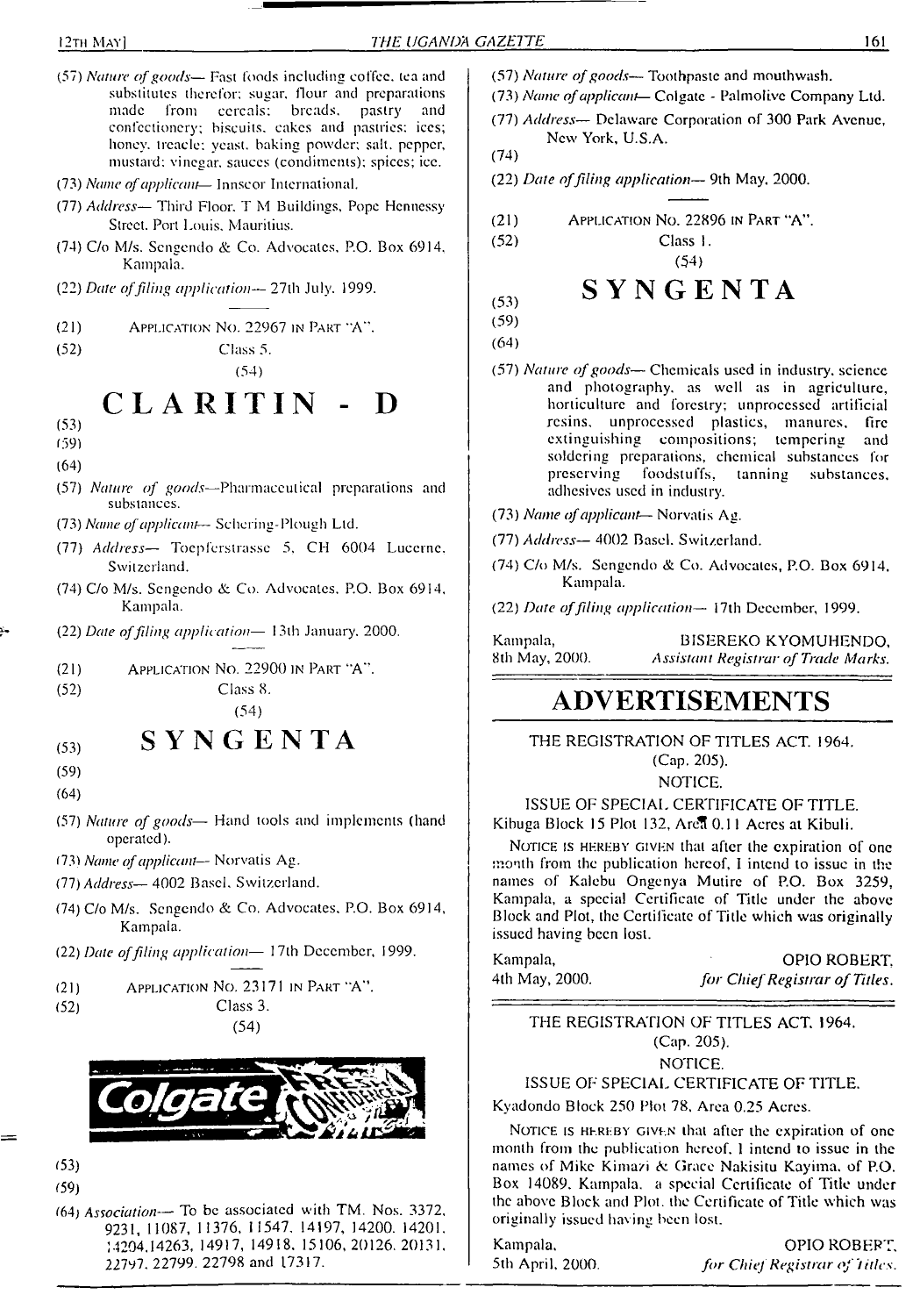#### THE REGISTRATION OF TITLES ACT. 1964. (Cap. 205). NOTICE.

#### ISSUE OF SPECIAL CERTIFICATE OF TITLE. Kibuga Block 29 Plot 530. Area 0.40 Acres al Kanjokya.

NOTICE IS HEREBY GIVEN that after the expiration of one month from the publication hereof. I intend to issue in the names of John Scrunjogi Mukasa of P.O. Box 2473. Kampala, a special Certificate of Title under the above Block and Plot, the Certificate of Title which was originally issued having been lost.

Kampala. OPIO ROBERT. 4th May. 2000. *for ChiefRegistrar of Titles.*

#### THE REGISTRATION OF TITLES ACT. 1964. (Cap. 205). NOTICE.

#### ISSUE OF SPECIAL CERTIFICATE OF TITLE.

Kyadondo Block 236 Plot 433. Area 0.10 Hectares at Bwcyogcrcre.

Notice is hereby given that after the expiration of one month from the publication hereof, <sup>1</sup> intend to issue in the names of Christopher Waighai of East African Customs and Excise. P.O. Box 444. Kampala, a special Certificate of Title under the above Block and Plot, the Certificate of Title which was originally issued having been lost.

Kampala. NAKISALI WAMAI.<br>22nd November, 1999. *for Chief Registrar of Titles* 22nd November. 1999. *for Chief Registrar of Titles.*

## THE REGISTRATION OF TITLES ACT. 1964. (Cap. 205).

NOTICE.

#### ISSUE OF SPECIAL CERTIFICATE OF TITLE.

*Leasehold Register—*Volume 233 Folio 1. Plot No. 24 Lubas Road. Jinja.

NOTICI IS HEREBY GIVEN that after the expiration of one month from the publication hereof. I intend to issue in the names of A.H. Kaderbhoy & Company Limited of P.O. Box IL Jinja. a special Certificate of Title under the above Volume and Folio, the Certificate of Title which was originally issued having been lost.

Kampala. ROBERT V. NYOMBI.<br>17th April, 2000. *for Chief Registrar of Titles.* <sup>1</sup>7th April. 2(XX). *for ChiefRegistrar ofTitles.*

#### THE REGISTRATION OF TITLES ACT, 1964. (Cap. 205).

#### NOTICE.

#### ISSUE OF SPECIAL CERTIFICATE OF TITLE.

*Leasehold Register*—Volume 859 Folio 18. Buruh Block 14 Plot No. <sup>1</sup> and Buruli Block 37 Plot No. 4.

NOTICE IS HEREBY GIVEN that after the expiration of one month from the publication hereof. <sup>1</sup> intend to issue in the names of Erizafani Lubega of Kalinda. P.O. Nakasongola. a special Certificate of Title under the above Volume and Folio, the Certificate of Title which was originally issued having been lost.

Kampala, EDWARD KARIBWENDE.<br>11th April, 2000. *for Chief Registrar of Titles.* **<sup>11</sup> th April, 2000.** *for ChiefRegistrar of Titles.*

#### THE REGISTRATION OF TITLES ACT. 1964. (Cap. 205).

#### NOTICE.

#### ISSUE OF SPECIAL CERTIFICATE OF TITLE.

*Leasehold Register—*Volume 4 Folio 25. Plot No. 35 Main Street. Jinja.

NOTICE IS HEREBY GIVEN that after the expiration of one month from the publication hereof. <sup>I</sup> intend to issue in the names of Shirinbhai. Tahcrali Abbasbhai Lakdawalla both of P.O. Box 11. Jinja. Asgarali Adamali Ebrahimji Kaderbhoy and Nomanbhai Yusufali Antaria both of Jinja. a special Certificate of Title under the above Volume and Folio, the Certificate of Title which was originally issued having been lost.

Kampala, ROBERT V. NYOMBl, 3rd May, 2000. *for Chief Registrar of Titles.* 3rd May, 2000. *for ChiefRegistrar of Titles.*

THE REGISTRATION OF TITLES ACT. 1964.

### (Cap. 205).

#### NOTICE.

#### ISSUE OF SPECIAL CERTIFICATE OF TITLE.

Kyadondo Block 232 Plot 1170. Area 2.245 Hectares at Kireka and Banda.

NOTICE IS HEREBY GIVEN that after the expiration of one month from the publication hereof. <sup>1</sup> intend to issue in the names of Messrs Uganda Motors Limited. P.O. Box 5674. Kampala, a special Certificate of Title under the above Block and Plot, pursuant to the provisions of section 49 of the CPA and High Court Order in Civil Suit No. 1193 of 1999. the Judgement-debtor therein having wilfully withold the duplicate Certificate which was originally issued.

Kampala. 9th May. 2000.

OPIO ROBERT. *for ChiefRegistrar ofTitles.*

r,

IN THE CHIEF MAGISTRATE'S COURT OF ENTEBBE MAGISTERIAL AREA AT ENTEBBE.

THE ADMINISTRATION OF ESTATES (SMALL ESTATES) (PROBATE AND ADMINISTRATION) RULES. 1972.

ADMINISTRATION CAUSE No. 0020 OF 2000. IN THE MATTER OF THE ESTATE OF THE

LATE ISMAIL LWANGA OF KATABI ENTEBBE AND

IN THE MATTER OF AN APPLICATION FOR LETTERS OF ADMINISTRATION BY MUSISI EDRISA AND NABAGGALA MASITULA

(BROTHER AND WIDOW) OF THE DECEASED.

#### To WHOM IT MAY CONCERN

TAKE NOTICE that an application for letters of administration to the estate of the late Ismail Lwanga has been lodged in this court by Musisi Edrisa and Nabaggala Masitula, brother and widow of the said deceased.

This Court will proceed to grant the same if no caveat is lodged with this Court within fourteen (14) days from the date of publication of this notice, unless cause be shown to the contrary.

DATED at Entebbe, this 4th day of May, 2000.

MRS. IRENE AKANKWASA. *Acting ChiefMagistrate.*

Printed and Published bj Uganda Printing and Publishing Corporation. P.O. Box 33, Entebbe. Uganda.